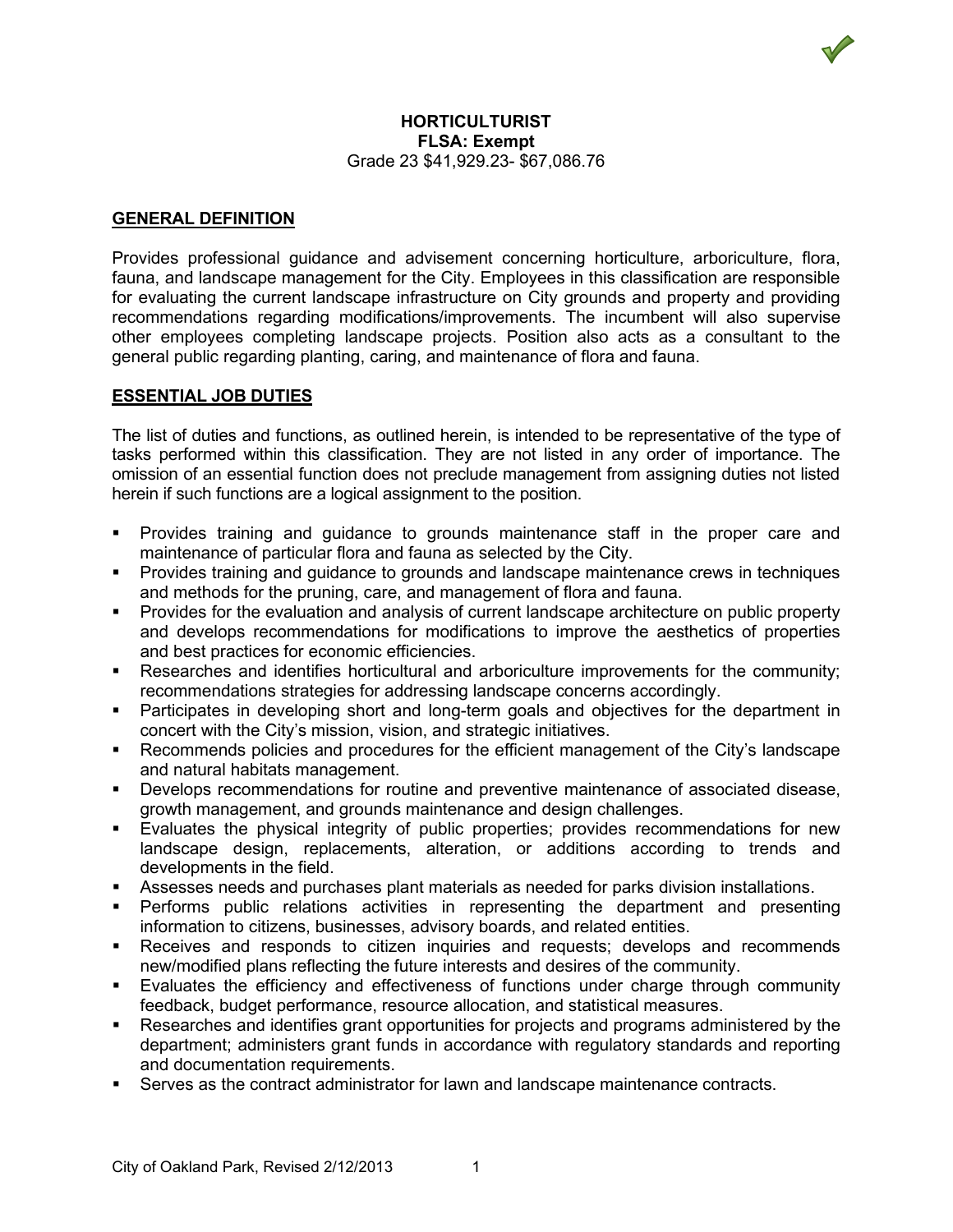## **HORTICULTURIST FLSA: Exempt** Grade 23 \$41,929.23- \$67,086.76

- Maintains current knowledge of trends and developments in the horticulture industry for application to functional assignment area(s).
- Establishes and maintains effective working relationships with City employees, the general public, industry professionals, other government agencies, and coworkers.
- Requires requiar attendance to scheduled work shifts.

## **KNOWLEDGE, SKILLS & ABILITIES**

- Substantial knowledge of the principles, practices and industry standards as related to the selection, maintenance, and care of flora, fauna and trees for the region of southeast Florida.
- Substantial knowledge of the potential affects of pests, disease and other damaging threats to southeast Florida flora, fauna and trees.
- Substantial knowledge or arboriculture techniques as applied to existing trees on City public grounds.
- Ability to identify strengths and deficiencies in established policies and procedures for ground maintenance.
- Ability to research alternative solutions to City horticultural concerns and develop recommendations for improving landscape management and maintenance programs.
- Ability to establish and maintain effective working relationships with internal and external customers, as well as governing and appointed authorities.
- Ability to communicate professionally and effectively verbally, in writing, and in presentations.
- A strong customer service orientation in work and communication with coworkers, management, elected officials and citizens.

# **PHYSICAL REQUIREMENTS**

The City of Oakland Park is an Equal Opportunity Employer. In compliance with the Americans with Disabilities Act (42 U.S. C. 12101 et. seq.), the City of Oakland Park will provide reasonable accommodations to qualified individuals with disabilities and encourages both prospective and current employees to discuss potential accommodations with the employer. The physical demands described here are representative of those that must be met by an employee to successfully perform the essential functions of this job.

- **The ability to stand, sit, walk, talk and hear.**
- Must be able to operate objects, tools or controls and reach with arms and hands.
- Must be able to remain outdoors for extended periods of time in high heat and humidity conditions.
- **Traverse rough terrain; walk up or down stairwells, ladders or steps.**
- The employee must frequently lift and/or move up to 35 pounds.
- Vision ability includes close and peripheral vision, and depth perception.
- Oral communications ability.

# **MINIMUM ACCEPTABLE EDUCATION, TRAINING & EXPERIENCE**